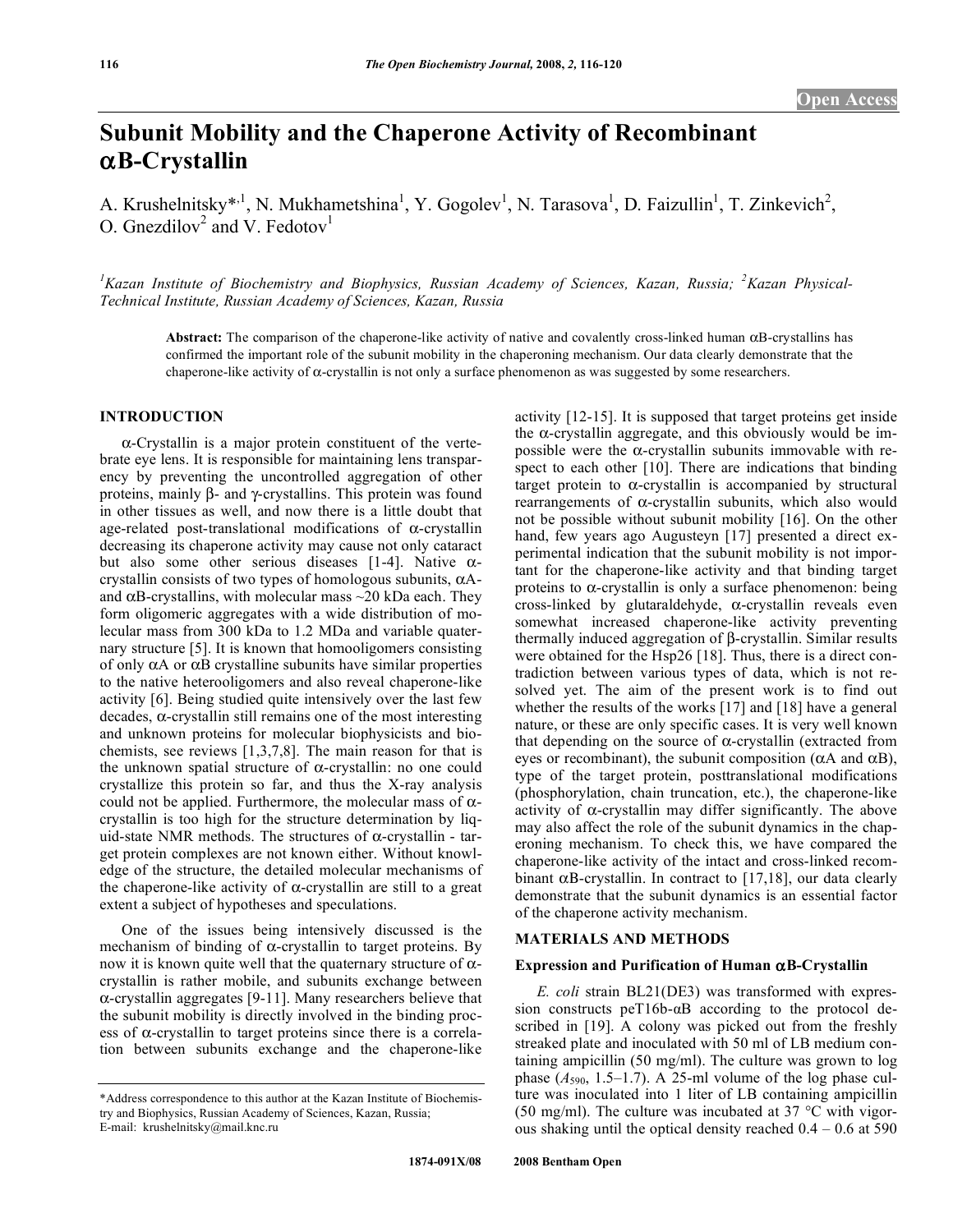nm, then the expression was induced by the addition of 1 ml of 1 M isopropyl  $\beta$ -D-1-thiogalactopyranoside. Incubation continued for another 6 h. Cells were then harvested by centrifugation at 8,000 g for 10 min and kept at  $-80$  °C.

 The recombinant protein was purified by the combination of ammonium sulfate fractionation and Q-Sepharose anionexchange FPLC (Pharmacia, Sweeden). The collected cells were suspended in TE buffer (20 mM Tris-HCl, 0.5 mM EDTA, pH 8.5) at a ratio of 3 ml of buffer to 1 g (wet weight) of cells; 100mM phenylmethylsulfonyl fluoride (4μl per g of cells) and lysozyme (0.1 mg per g of cells) were added. The mixtures were kept at 4 ºC for 20 min, after which deoxycholic acid (4 mg/g of cells) was added. After thorough mixing, DNase (2μl, 10 mg/ml) was added, and incubation at 37 °C was continued until the mixture was no longer viscous. The clear cell lysate was obtained after centrifugation at 12,500 g for 30 min and then was fractionated by the addition of solid ammonium sulfate up to 30% final concentration (w/v). After centrifugation at  $17,000 \text{ g}$  for 20 min, the supernatant was saturated up to 60% of ammonium sulfate. The resulting precipitate was resuspended in phosphate buffer (pH 6.9) and dialyzed against the same buffer with two buffer changes. The dialyzed sample was loaded onto Q-Sepharose 10/15 column equilibrated in TE buffer (pH  $6.9$ ). The unbound proteins containing  $\alpha$ B-crystallin were collected and dialyzed overnight against TE buffer (pH 8.5). The dialyzed sample was loaded onto Q-Sepharose 10/15 column equilibrated in the same buffer. The column was washed until unbound proteins were not detected. The elution was achieved using a linear gradient of  $0 - 1$  M NaCl at a flow rate of 1 ml/min. The elution of proteins was monitored by the optical absorbance at wavelength 280 nm.

 Cross-linking was performed according to the protocol used in [17].  $\alpha$ B-crystallin (0.05 mM) was incubated in phosphate buffered saline (PBS, 20 mM phosphate buffer, 150 mM NaCl, pH 7.2) with 0.3 mM glutaraldehyde at 20 ºC for 30 h. Then, the protein was dialyzed against PBS. The native and cross-linked samples were examined by electrophoresis. Only residual traces of the monomeric subunits could be observed in the cross-linked sample, see Fig. (**1**). This means that practically all subunits in the cross-linked sample are covalently linked within aggregates. Thus, the subunit mobility in this sample is suppressed. Target proteins (hen egg white lysozyme and alcohol dehydrogenase) were purchased from Sigma.

# Determination of the Chaperone-Like Activity of  $\alpha$ B-**Crystallin**

The activity was examined by the ability of  $\alpha$ B-crystallin to inhibit the aggregation of two target proteins: hen egg white lysozyme and alcohol dehydrogenase. The lysozyme aggregation was induced by addition of 20 mM dithiothreitol (DTT) to the protein solution [16]. The aggregation of alcohol dehydrogenase was achieved by rising the temperature of the solution up to 48 ºC [20]. The protein aggregation process was monitored by the optical absorbance at wavelength 360 nm on Perkin-Elmer Lambda-25 spectrophotometer.

# **Fourier-Transformed Infra-Red (FTIR) Spectroscopy Measurements**

 Spectra were recorded on Vector 22 spectrophotometer (Bruker) in the range of  $4000 - 1000$  cm<sup>-1</sup> with resolution of



**Fig. (1).** Electrophoresis in polyacrylamide gel with sodium dodecyl sulfate (SDS-PAGE) of the native and cross-linked  $\alpha$ Bcrystallins.

4 cm<sup>-1</sup>.  $\alpha$ B-crystallin was measured in D<sub>2</sub>O solutions to remove the H<sub>2</sub>O absorbance overlapping the Amide I peak. Protein concentration was 1.5-2% by weight. The solutions were placed in  $CaF<sub>2</sub>$  cell with 100 micron path length. Spectra were recorded at  $25^{\circ}$ C. Spectra of pure D<sub>2</sub>O were subtracted from the corresponding original spectra.

# **Translational Self-Diffusion Coefficient (SDC) Measurements**

 SDC's were measured using the standard NMR stimulating echo pulse sequence with pulsed field gradient [21]. Experiments were performed on the Bruker Avance NMR spec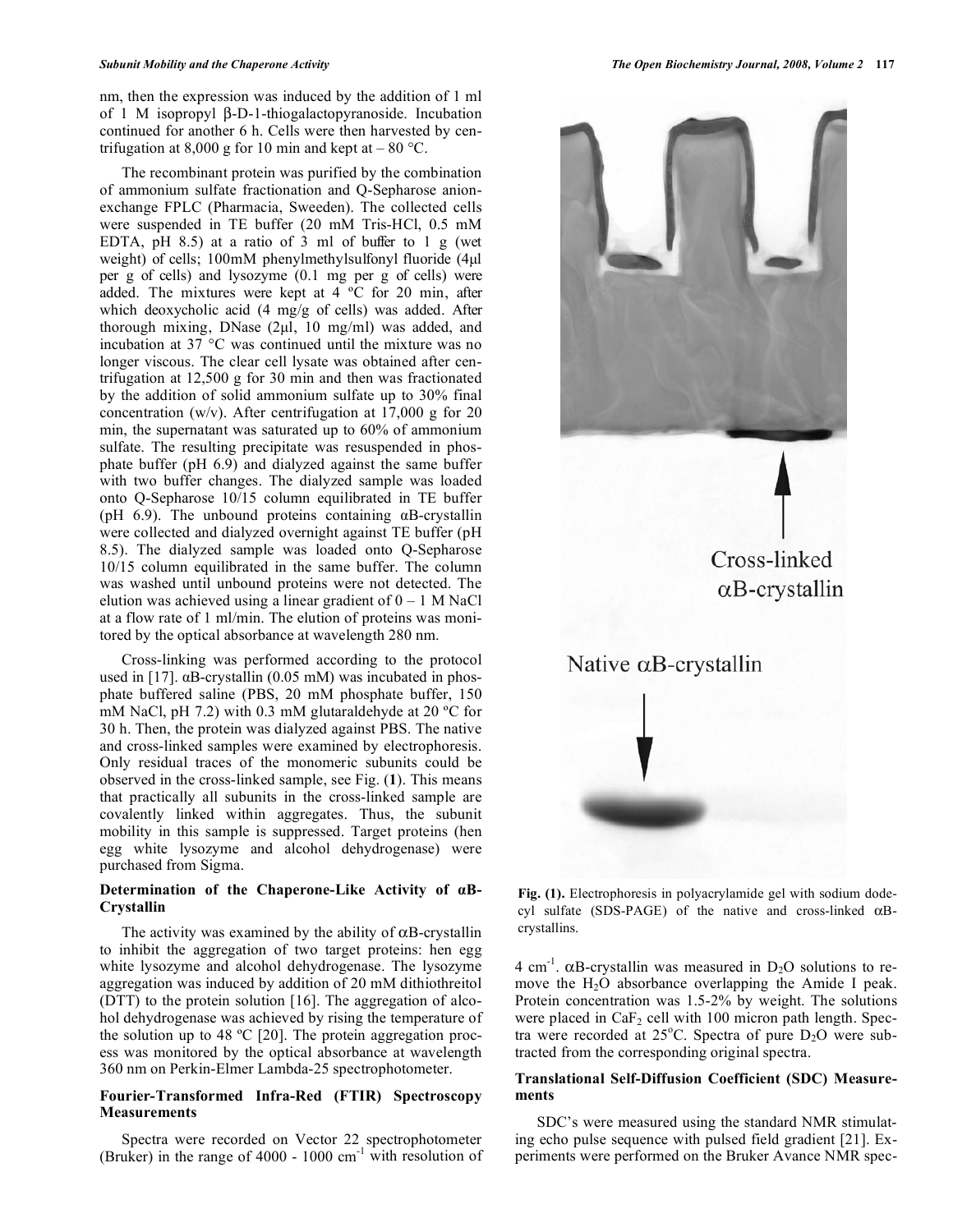trometer operating at the resonance frequency 400 MHz for protons. Protein concentration in solution was 3% by weight for both native and cross-linked  $\alpha$ B-crystallins. The SDC was defined from the fitting the diffusion decays (the dependence of the signal intensity on the magnetic field gradient) according to the standard formula:

$$
I(g) = A \cdot \exp\left(-\gamma^2 g^2 \delta^2 D T_d\right) \tag{1}
$$

where *g* is the magnetic field gradient, *A* is the normalization coefficient,  $\gamma$  is the gyromagnetic ratio for protons,  $\delta$  is the duration of the field gradient pulses,  $T_d$  is the diffusion time, *D* is the SDC. The integral intensity over the whole proton spectrum (except the peak corresponding to water protons at 4.7 ppm) was analyzed in the diffusion experiments. Diffusion time  $(T_d)$  was 70 ms, duration of the gradient pulses ( $\delta$ ) was 5 ms. The experiments were carried out at ambient temperature (23-25 ºC) without temperature stabilization. The experimental error of the SDC estimation was 5-7 %.

#### **RESULTS AND DISCUSSION**

 To relate the difference in the chaperone-like activity between native and cross-linked  $\alpha$ B-crystallins solely to the subunit mobility effect, one has to exclude other possible reasons of such a difference. Namely, cross-linking should not lead to the change of the protein structure and appearance of inter-molecular (i.e. inter-aggregate) cross-links. The size of the cross-linked aggregates was checked by Augusteyn by means of the gel permeation chromatography [17]. In our work, we used other experimental techniques to present an independent proof that cross-linking does not change  $\alpha$ -crystallin properties, except subunit mobility. We have recorded IR spectra and measured translational SDC of the native and cross-linked  $\alpha$ B-crystallins. Fig. (2) presents IR spectra of the Amide I peak that is very sensitive to the protein secondary structure composition. It is seen that native and cross-linked proteins reveal no secondary structure differences. Hence, the structural effect on the chaperonelike activity can be ruled out.



**Fig. (2).** The Amide I band of the infra-red spectra of the native and cross-linked  $\alpha$ B-crystallin. The spectra were normalized to the integral intensity of the Amide I band.

 Fig. (**3**) presents the diffusion decays for the native and cross-linked  $\alpha$ B-crystallins. The SDC values correspond quite well to the previous light scattering self-diffusion measurements of  $\alpha$ -crystallin [22]. Note that the diffusion decays could be well approximated by a single SDC. It is known that SDC is proportional to the linear size of a Brownian particle, hence,  $SDC-M^{0.33}$ , where M is a molecular weight. Thus, the shape of the diffusion decays is not very sensitive to molecular mass distributions. However, our data indicate that the molecular mass distribution of the  $\alpha$ Bcrystallin molecules is at least not very wide. So, two independent checks performed by Augusteyn [17] and by us confirm that glutaraldehyde cross-linking does not change the size of  $\alpha$ -crystallin oligomers.



Fig. (3). Diffusion decays for the native and cross-linked  $\alpha$ Bcrystallins. Solid lines are the fitting curves plotted according to Eq. (1). The SDC are  $2.6 \cdot 10^{-11}$  and  $2.4 \cdot 10^{-11}$  m<sup>2</sup>/s for the native and  $cross-linked \alpha B-crystallins, respectively.$ 

 Figs. (**4** and **5**) present the measurements of the chaperone-like activity of  $\alpha$ B-crystallin with hen egg white lysozyme and alcohol dehydrogenase as target proteins, respectively. It is clearly seen that the cross-linking essentially suppresses the  $\alpha$ B-crystallin activity in comparison with the native  $\alpha$ B-crystallin. These data are an indication of the essential role of the subunit mobility in the chaperoning mechanism of recombinant  $\alpha$ B-crystallin and support many previous works on this topic cited in the Introduction. Thus, the chaperone activity is not always only a surface phenomenon as it is supposed in [17]. Our data nevertheless demonstrate that some surface effect does also exist since the cross-linked  $\alpha$ B-crystallin sample reveals some activity as well.

 Few possible reasons can be responsible for the discrepancy between our and Augusteyn's results. These are: 1) using recombinant and extracted from lens proteins (in the latter case various post-translational modifications are possible); 2) different subunit composition; 3) different target proteins used in these studies. It is likely that depending on the preparations and conditions of the experiment, surface binding of target proteins and their binding inside  $\alpha$ -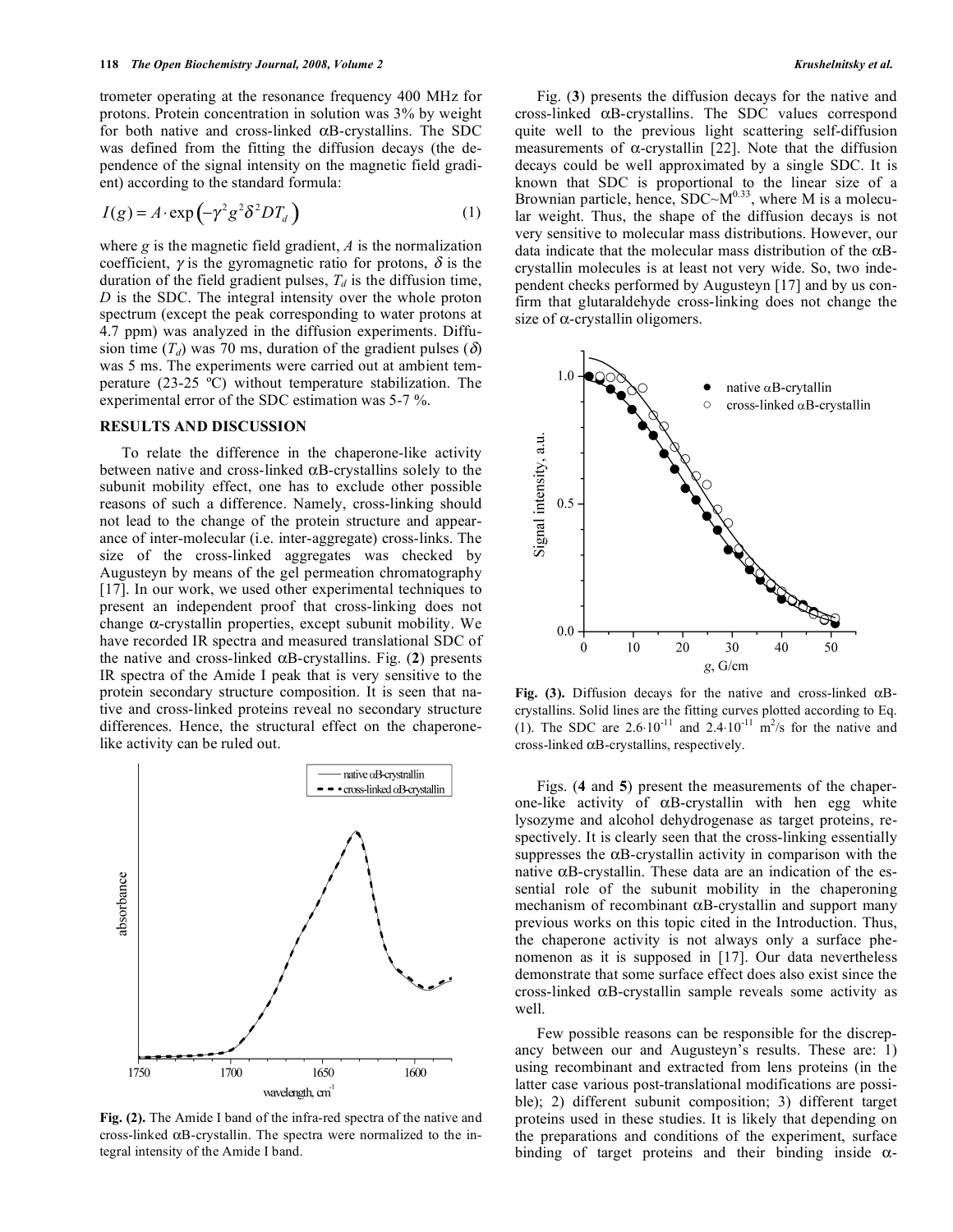

**Fig. (4).** Aggregation kinetics of hen egg white lysozyme solutions after addition of DTT. Lysozyme concentration was always 0.1 mg/ml, experiments were performed at 37 ºC, phosphate buffer, pH 7.0. Curves definition: **1** – pure lysozyme solution; **2** – lysozyme and native  $\alpha$ B-crystallin at concentration 0.1 mg/ml;  $3 -$ lysozyme and cross-linked  $\alpha$ B-crystallin at concentration 0.1 mg/ml; 4 – lysozyme and cross-linked  $\alpha$ B-crystallin at concentration 0.2 mg/ml.



**Fig. (5).** Aggregation kinetics of alcohol dehydrogenase (ADG) at 48 ºC. Alcohol dehydrogenase concentration was always 0.5 mg/ml, phosphate buffer, pH 7.0. Curves definition: **1** – pure ADG solution;  $2 - ADC$  and native  $\alpha$ B-crystallin at concentration 0.2 mg/ml;  $3 - ADC$  and native  $\alpha$ B-crystallin at concentration 0.05 mg/ml;  $4 - ADC$  and cross-linked  $\alpha$ B-crystallin at concentration 0.2 mg/ml;  $5 - ADC$  and cross-linked  $\alpha$ B-crystallin at concentration 0.05 mg/ml.

crystallin oligomers may have different prevalence. To find out, how all these factors may affect the importance of the subunit dynamics in the chaperoning mechanism, much more extensive set of the experiments is needed which is outside the scope of this report. However, we think that the difference between the extracted from lenses and recombinant  $\alpha$ crystallins is the most probable reason explaining the discrepancy between our results and those presented in [17]. Note that Liu and co-workers [10] also supposed that this difference is a likely explanation of the contradiction between their and Augusteyn's results. The difference between target proteins and subunit composition seems to us less important since 1) we used in our study two different target proteins which demonstrated similar results and 2) the chaperoning mechanisms of  $\alpha A/\alpha B$  and  $\alpha B$ -crystallins are hardly very different. However, these are mere suppositions, while the available data do not allow making definite conclusions. Nevertheless, our data clearly demonstrate that the conclusion on the surface nature of the chaperoning mechanism of  $\alpha$ -crystallin is, at least, generally incomplete.

## **ACKNOWLEDGMENTS**

 Authors are grateful to Dr. Wilbert Boelens for providing the  $\alpha$ B-crystallin construct. Ms Y. Toporkova is thanked for her help in preparation of the samples. The work was supported by the Russian Foundation for Basic Research grant 06-04-48828 and the grant from the Program of Presidium of Russian Academy of Sciences "Molecular and Cell Biology".

#### **REFERENCES**

- [1] Carver, J.A.; Rekas, A.; Thorn, D.C.; Wilson, M.R. Small heatshock proteins and clusterin: Intra and extracellular molecular chaperones with a common mechanism of action and function? *Iubmb Life*, **2003**, *55*, 661-668.
- [2] Derham, B.K.; Harding, J.J. Alpha-crystallin as a molecular chaperone. *Prog. Ret. Eye Res*., **1999**, *18*, 463-509.
- [3] Horwitz, J. Alpha-crystallin. *Exp*. *Eye Res*., **2003**, *76*, 145-153.
- [4] Treweek, T.M.; Morris, A.M.; Carver, J.A. Intracellular protein unfolding and aggregation: The role of small heat-shock chaperone proteins. *Aust*. *J*. *Chem*., **2003**, *56*, 357-367.
- [5] Haley, D.A.; Horwitz, J.; Stewart, P.L. The small heat-shock protein, alpha B-crystallin, has a variable quaternary structure. *J*. *Mol*. *Biol*., **1998**, *277*, 27-35.
- [6] Groenen, P.J.T.A.; Merck, K.B.; de Jong, W.W.; Bloemendal, H. Structure and modifications of the junior chaperone alpha-crystallin - from lens transparency to molecular pathology. *Eur*. *J*. *Biochem*., **1994**, *225*, 1-19.
- [7] Augusteyn, R.C. Alpha-crystallin: A review of its structure and function. *Colloid*. *Polym*. *Sci*., **2004**, *87*, 356-366.
- [8] Van Montfort, R.; Slingsby, C.; Vierling, E. Structure and function of the small heat shock protein/alpha-crystallin family of molecular chaperones. *Adv*. *Prot*. *Chem*., **2002**, *59*, 105-156.
- [9] Bova, M.P.; Ding, L.L.; Horwitz, J.; Fung, B.K.K. Subunit exchange of alpha A-crystallin. *J*. *Biol*. *Chem*., **1997**, *272*, 29511- 29517.
- [10] Liu, L.Y.; Ghosh, J.G.; Clark, J.I.; Jiang, S.Y. Studies of alpha B crystallin subunit dynamics by surface plasmon resonance. *Anal*. *Biochem*., **2006**, *350*, 186-195.
- [11] van den Oetelaar, P.J.M.; van Someren, P.F.H.M.; Thomson, J.A.; Siezen, R.J.; Hoenders, H.J. A dynamic quaternary structure of bovine alpha-crystallin as indicated from intermolecular exchange of subunits. *Biochemistry*, **1990**, *29*, 3488-3493.
- [12] Raman, B.; Rao, C.M. Chaperone-like activity and quaternary structure of alpha-crystallin. *J*. *Biol*. *Chem*., **1994**, *269*, 27264- 27268.
- [13] Datta, S.A.; Rao, C.M. Packing-induced conformational and functional changes in the subunits of alpha –crystallin. *J*. *Biol*. *Chem*., **2000**, *275*, 41004-41010.
- [14] Pasta, S.Y.; Raman, B.; Ramakrishna, T.; Rao, C.M. Role of the conserved SRLFDQFFG region of alpha-crystallin, a small heat shock protein - Effect on oligomeric size, subunit exchange, and chaperone-like activity. *J. Biol*. *Chem*., **2003**, *278*, 51159-51166.